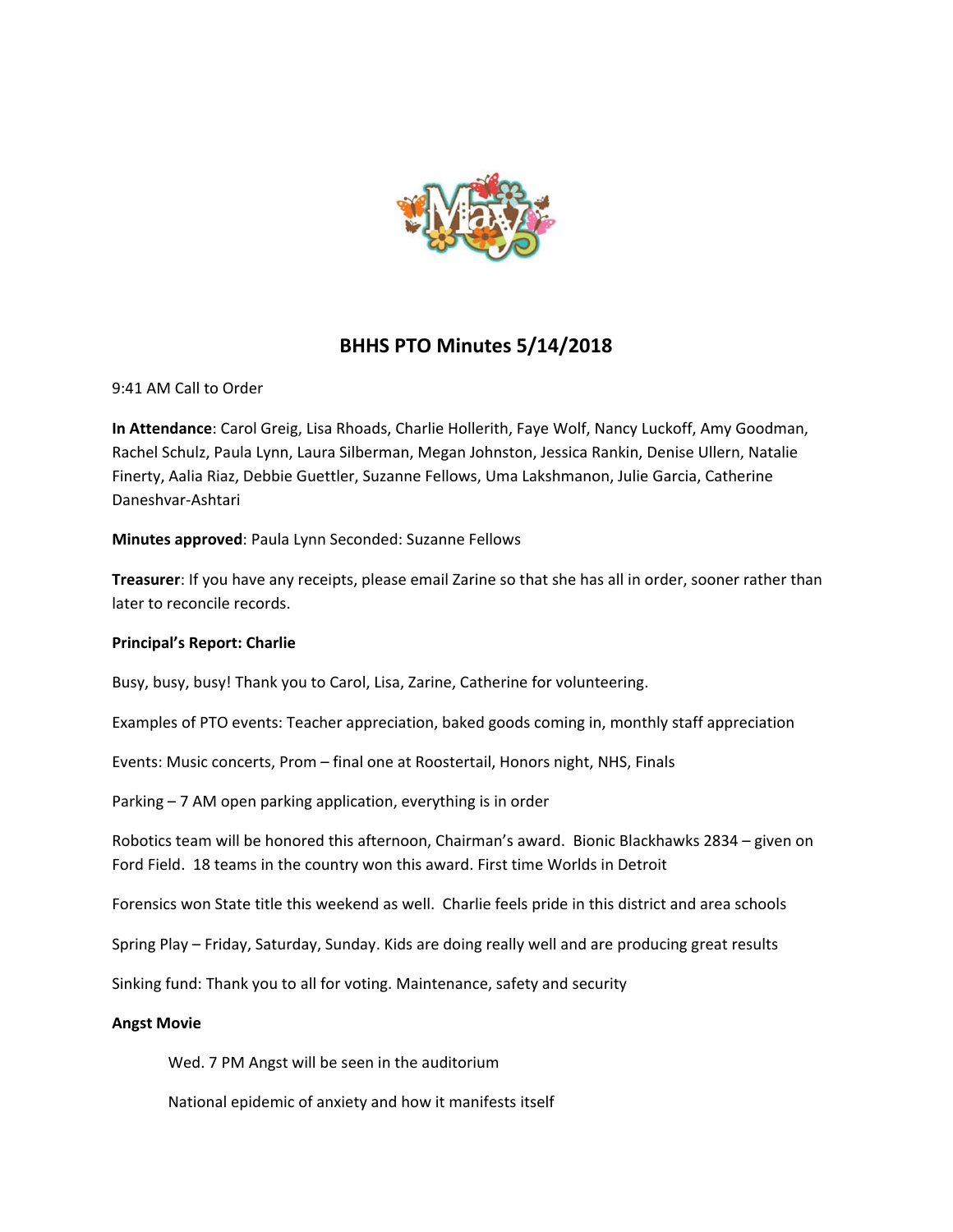How can we support students in this area?

Panel – will answer questions from audience (Cassandra Jones, Carla Westerby, Denise)

Psychiatrist from Birmingham will be resource for parents and for staff

No magic bullet. Various levels at different levels – will not go away

- 1- Showed to teachers in professional development
- 2- Showed to students in advisory
- 3- Now, showing to parents

Denice – Please spread the word, the more people the better!

People's understanding of anxiety is open to everyone, other schools as well

If can't come, no other opportunity. Working hard to get funding to make it free for schools

Angstmovie.com Pull-down movie to look for screenings close to you

Rachel – is there follow up for students after seeing the movie?

Charlie –There is a lot of pre-work, need to get students to the point where they are comfortable with their peers to talk about it. But, goal is to do circling back with adolescence, getting them to recognize, support, be part of the solution

Denice – her son struggled, wanted to be in the movie.

- School, parents, students – triangulate solution

School survey – includes questions about anxiety and other mental health needs

**Personnel** – another easy topic! Some retirements, look at staffing

English – some retirements

Spanish – more students, need another part-time teacher

PhysEd – need instructor

Lynn George – secretary at Model will be replaced

2 para positions needed

Tina – theater director, taught 5 classes, as well as bookings for auditorium

Part-time theater manager to deal with bookings, maybe part-time Para for weekends

Scheduling for staff is done, working on Master schedule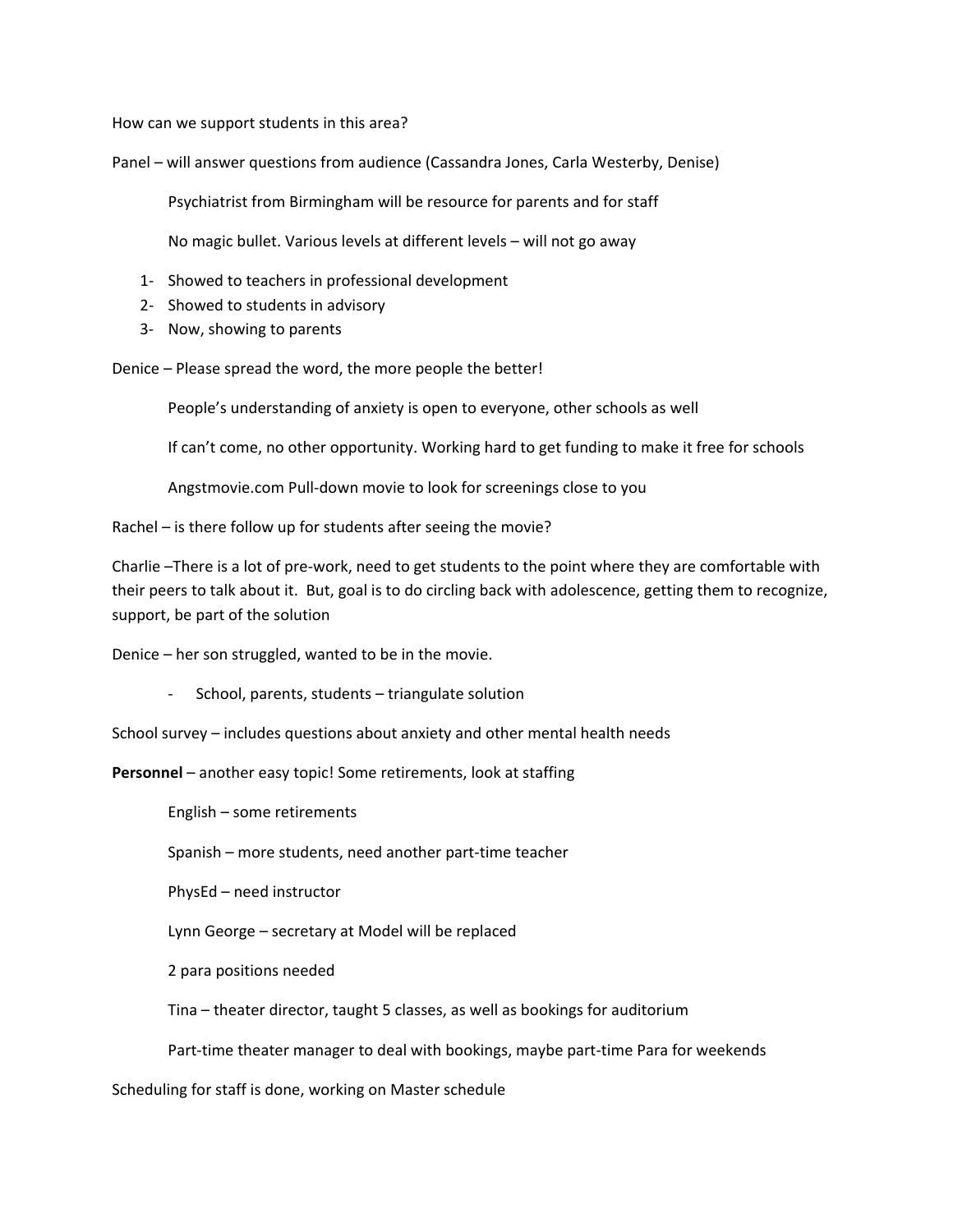**DECA** – first time in a long time. Mr. Fogel took it over right now

2 kids made it to States. Benny Fellows went (Mom Suzanne took him because no teacher was

available) It was a great experience! 19,000 kids in Atlanta

Mr. Thomas – does Investment Club, might be able to take it on

Large number of Clubs – not enough Staff

Suzanne – Julie Zala (BHHS parent) is at WB, got 20 year award, led DECA. Her allegiance is at WB, but could possibly help the person to run the club. Amazed at the amount of work that was put into it.

So many categories of business.

**Clubs**: In June, look at all the contracts and see the need. When the stability is there, the club does better. Ex. McCloud, Danielle Tier – how much work!

PTO helps provide money to go to the program or go to States (D.C. History qualified)

PTO enrichment – kids will benefit. Forensics, soccer, once in a lifetime experiences

Carol – We are happy to support

**Carol and Lisa**: Thank you for volunteering! It made the year run smoothly. Will go over the calendar with Laura. If you want to be on the Board or chair, contact us.

Jessica Krull – FRP teacher (G236 Classroom). Thank you for the Stem projects. Jack made squishy divers. When squeeze, goes down. Increase water pressure. Science fair done at school, had art fair. Thank you for letting us learn and have fun all year!

1 senior, but will stay for one more year. Will be welcome to attend ANP.

Slate was presented. Nominating committee selected.

#### **President: Laura Silberman and Barb Kaufman**

#### **Treasurer: Keith Peters**

#### **Secretary: Zarine Torrey**

Megan Johnston – made motion to approve the slate. All in favor. Slate passes

#### **New Business:**

PTO- sponsors honors night. Seniors get honored. 600 students. \$100 in budget, but need \$300 for dessert table

Zarine made motion to approve \$300. Paula seconded. Motion passes.